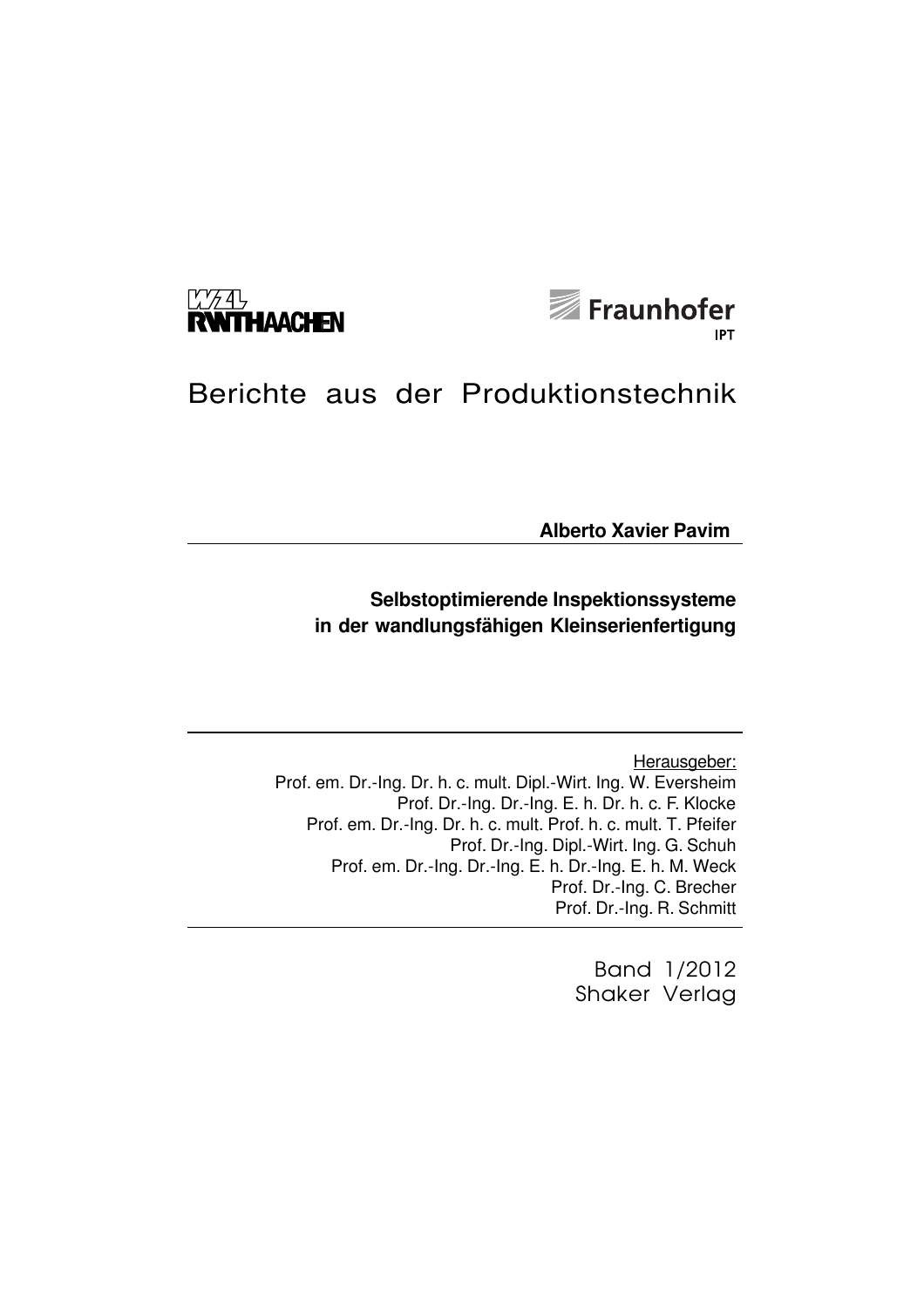#### **Bibliografische Information der Deutschen Nationalbibliothek**

Die Deutsche Nationalbibliothek verzeichnet diese Publikation in der Deutschen Nationalbibliografie; detaillierte bibliografische Daten sind im Internet über http://dnb.d-nb.de abrufbar.

Zugl.: D 82 (Diss. RWTH Aachen University, 2011)

Copyright Shaker Verlag 2012 Alle Rechte, auch das des auszugsweisen Nachdruckes, der auszugsweisen oder vollständigen Wiedergabe, der Speicherung in Datenverarbeitungsanlagen und der Übersetzung, vorbehalten.

Printed in Germany.

ISBN 978-3-8440-0732-9 ISSN 0943-1756

Shaker Verlag GmbH • Postfach 101818 • 52018 Aachen Telefon: 02407 / 95 96 - 0 • Telefax: 02407 / 95 96 - 9 Internet: www.shaker.de • E-Mail: info@shaker.de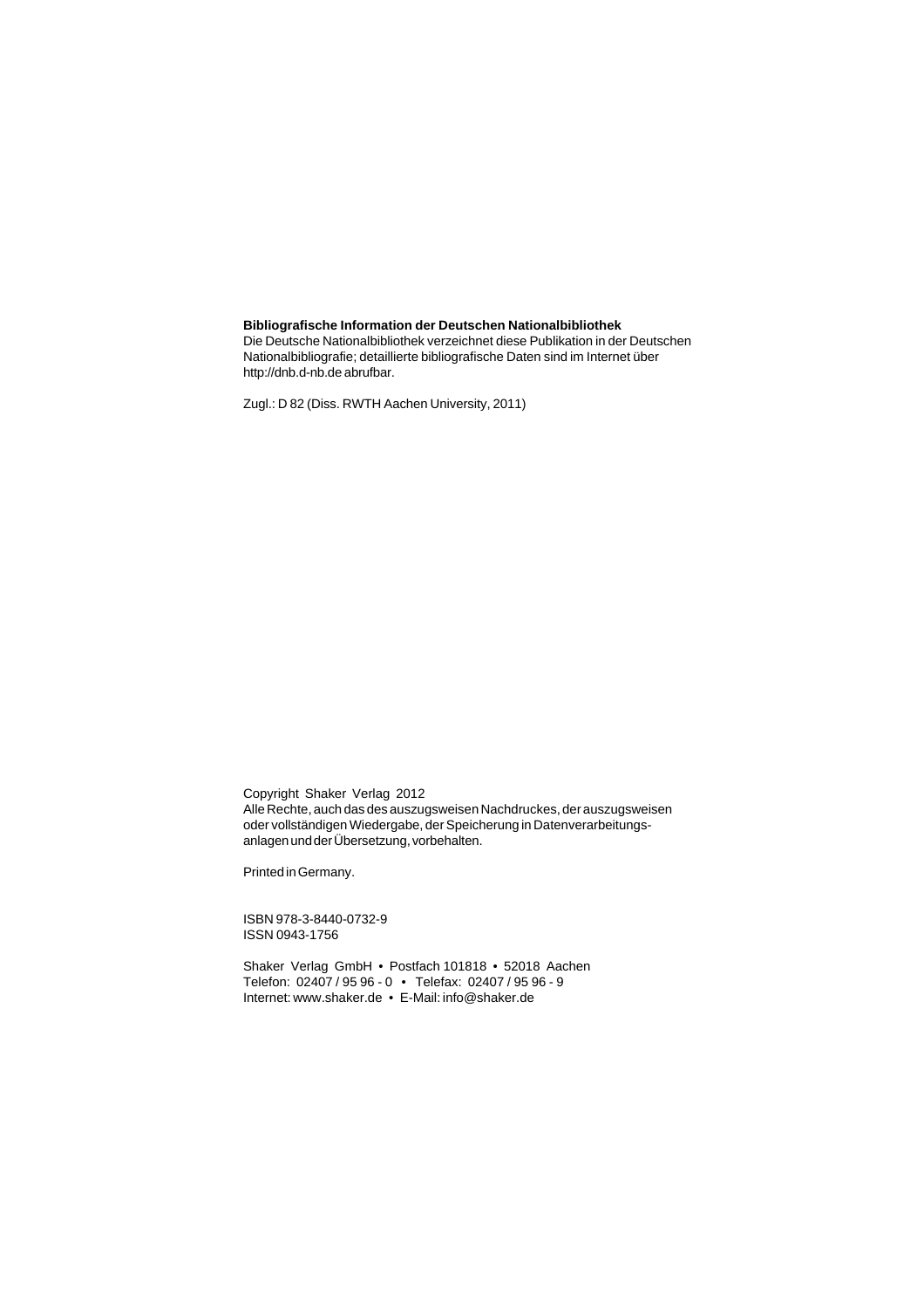## **Selbstoptimierende Inspektionssysteme in der wandlungsfähigen Kleinserienfertigung**

**Schlüsselwörter:** Kleinserienproduktion, Automatisierungstechnik, Fertigungsmesstechnik, optische Messtechnik, Sensordatenfusion, agentenbasierte Systeme, wissensbasierte Systeme, Selbstoptimierung

Die Kleinserie bekommt heutzutage durch die dynamischen Märkte einen neuen Fokus innerhalb des Szenarios der industriellen Produktionstechnik. Sie unterscheidet sich sowohl strategisch als auch technisch von der Massenfertigung und bringt zur Erreichung einer wirtschaftlichen Produktion neue Herausforderungen im Bereich der Automatisierungstechnik mit sich. Wegen der Produktvielfalt und des konstanten Bedarfs zur schnellen Neukonfiguration der Produktionslinie werden viele Fertigungs- und besonders Montageaufgaben innerhalb einer Kleinserie noch manuell durchgeführt.

Die messtechnische Absicherung der Produktionsqualität einer Kleinserie wird häufig vernachlässigt, da der Integrations-, Konfigurations- und Anpassungsaufwand geeigneter messtechnischer Systeme nicht immer einen effizienten Beitrag zur Unterstützung der wertschöpfenden Aufgaben leistet. Es gibt bis heute weder eine systematische Strategie zum Einsatz fertigungsmesstechnischer Mittel noch wird ein automatisiertes Verfahren zur Absicherung der Produkt- und Prozessqualität in der Kleinserie eingesetzt. Um diese Problematik zu bewältigen, müssen Produktionslinien und Inspektionssysteme, Hardware- und Softwaremodule flexibel integriert, automatisiert und mit gewissen Autonomie- und Kognitionsfähigkeiten ausgestattet werden, sodass der Rüstaufwand und die benötigte Anpassung des Produktionssystems zur Einführung eines neuen Loses minimal gehalten werden können.

Eine Analyse der Anforderungen zur Produktion und Inspektion innerhalb einer Kleinserie wurde im Rahmen dieser Arbeit durchgeführt und führte zur Gestaltung von selbstoptimierenden Produktionssystemen, da diese Systeme in Einklang mit dem Konzept und mit den Herausforderungen von dynamischen Produktionsumgebungen sind. Aus einer messtechnischen Perspektive muss sich das Qualitätssicherungssystem innerhalb einer dynamischen Produktionsumgebung daher konstant an die Produktionsumstände anpassen, damit kleine und große Regelkreise zur Verbesserung der Maschinen, Prozesse und Produktionslinien geschlossen werden und somit alle gefertigten Produkte das gleiche Qualitätsniveau aufweisen.

Vor dieser Herausforderung war der Gegenstand dieser Arbeit die Konzeption und Validierung eines sowohl organisatorischen als auch technischen Konzepts zum flexiblen Einsatz und zur verteilten Steuerung optischer Messtechnik zur qualitativen Absicherung der Kleinserie. Daraus wurde ein Lösungskonzept zur Gestaltung von selbstoptimierenden Produktionssystemen auf Basis einer hybriden (hierarchisch-heterarchischen) multiagentenbasierten Steuerungsstruktur erarbeitet, die sich aus der Zusammensetzung modularer Softwareentitäten und Hardwarekomponenten in verteilter Weise kooperativ bzw. konkurrierend und effizient steuern lässt. Das Konzept strebt essentiell nach einer flexiblen und optimalen Nutzung der verfügbaren Produktions- und Inspektionsressourcen. Die Konzeption von hierarchisch-heterarchischen Produktionssystemen beabsichtigt die Verteilung von Verantwortungen zwischen den autonomen Agenten und erlaubt tatsächlich die Gestaltung von selbstoptimierenden technischen Systemen, da das Autonomiekonzept der Agenten perfekt zu den Prämissen der Selbstoptimierung passt.